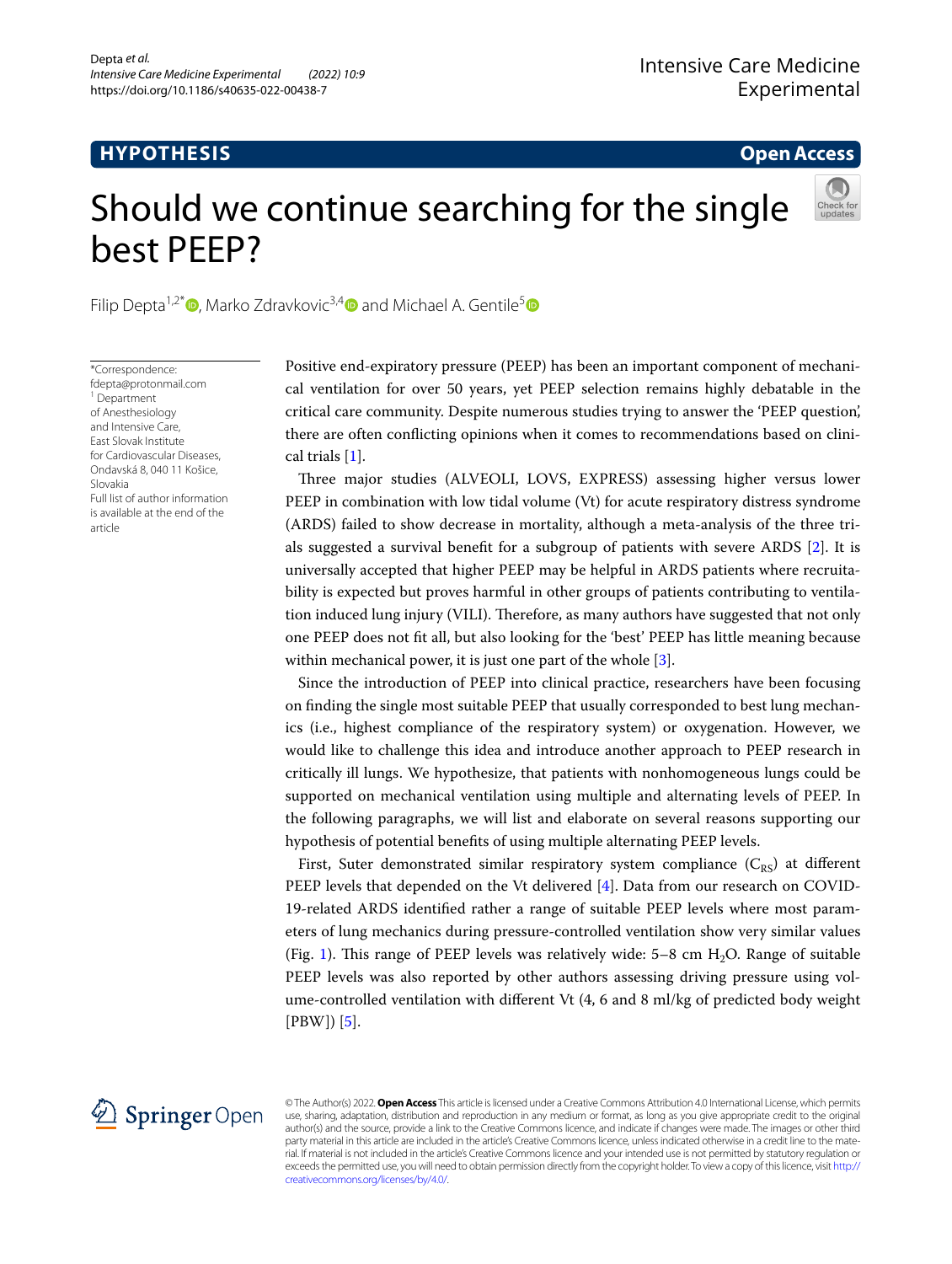

<span id="page-1-0"></span>Second, the degree of recruitability varies widely in patients with ARDS. If constant inspiratory pressure is applied during the ascending PEEP levels and increase in Vt is observed, lungs are considered recruitable [\[6](#page-3-5)]. Given the previous studies and current knowledge, what PEEP level should be chosen if the lungs show evidence of similar recruitability at more than just one PEEP level? Furthermore, what deviation from the 'best' value is considered signifcant to guide the most appropriate PEEP selection? This is the range of suitable PEEP levels that show very similar values in the supposedly recruitable zone. Should the highest PEEP where best compliance is observed be selected, or rather the lowest PEEP with still satisfactory oxygenation?

Tird, ventilation with single PEEP level within recruitable zone of ARDS lungs means that some alveoli will not be recruited, and some will be overdistended with respect to pathophysiology of the 'baby lungs', including diferent regional time constants and opening airway pressures [\[7](#page-3-6)].

Fourth, alveolar dynamics continues to represent a "black box" of mechanical ventilation. Intra-tidal collapse has been rightfully feared to contribute to VILI. However, it has been shown that intra-tidal collapse and decollapse was similar at PEEPs of 5 and 15 cmH<sub>2</sub>O in ARDS patients and that PEEP as high as 15 cmH<sub>2</sub>O did not prevent cyclic alveolar opening and closing [\[8](#page-3-7)]. Alveolar collapse happening during tidal ventilation with presumed sufficiently high PEEP is likely because the single best PEEP only represents the best tradeoff between recruitment and overdistension.

As Gattinoni et al. stated, "Te best PEEP does not exist. To pretend and claim that we may fnd a PEEP level that avoids intra-tidal recruitment–derecruitment, providing in the meantime the best compliance, best oxygenation and lowest dead space, without causing hyperinflation and affecting hemodynamics, reflects a wishful dream that has nothing to do with the reality" [[9\]](#page-3-8).

Perhaps alternating multiple levels of PEEP should be the parallel focus of research where similar lung mechanics are identifed. Reasons to use alternating multiple levels of PEEP during mechanical ventilation while delivering controlled or supported breaths at each PEEP level, are:

1. It was shown on a 5-compartmental model of nonhomogenous lung that the part of Vt is redistributed from shorter to longer time constant compartments when using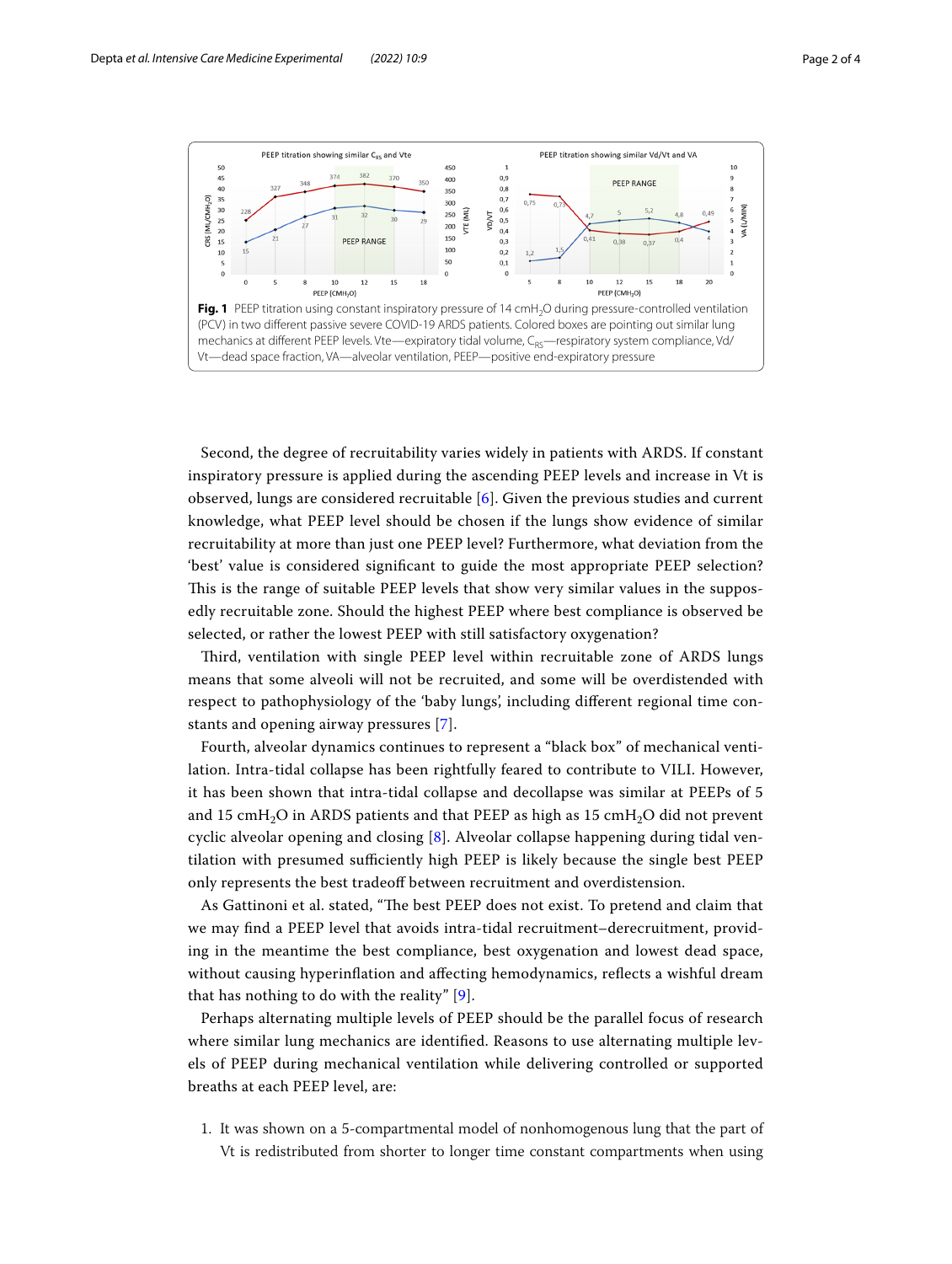multiple levels of PEEP [\[10\]](#page-3-9). In clinical practice, this may represent better aeration and decrease in ventilation inhomogeneities.

- 2. Higher PEEP is not sustained and therefore negative consequences (i.e., higher mechanical power delivered to the lung tissue or negative impact on hemodynamics) might not be so pronounced.
- 3. If the recruitable zone of the ARDS lungs is larger than delivered protective Vt (i.e., 6 ml/kg/PBW), then using constantly alternating multiple PEEP levels might allow improved recruitment without signifcantly increasing driving pressure (i.e., protective Vt is delivered at diferent PEEP levels, thus ventilating bigger part of recruitable zone of ARDS lung).

Therefore, if we acknowledge that intra-tidal collapse cannot be avoided and also know that 'highest' compliance, 'best' oxygenation and 'lowest' Vd/Vt, all occur at diferent PEEP levels, should research focus continue to seek the single best PEEP or rather consider a different approach? Targeting recruitable zone of the nonhomogenous lungs using multiple alternating PEEP levels throughout the acute phase of ARDS, might propose an alternative approach on which to focus further research efforts.

#### **Abbreviations**

ARDS: Acute respiratory distress syndrome; COVID-19: Coronavirus disease 2019; C<sub>BS</sub>: Respiratory system compliance; PBW: Predicted body weight; PCV: Pressure-controlled ventilation; PEEP: Positive end-expiratory pressure; VA: Alveolar ventilation; Vd/Vt: Dead space fraction; VILI: Ventilator-induced lung injury; Vt: Tidal volume; Vte: Expiratory tidal volume.

#### **Acknowledgements**

Not applicable.

### **Authors' contributions**

All authors read, reviewed the manuscript for important intellectual content and approved the fnal manuscript. All authors read and approved the fnal manuscript.

#### **Funding**

The funding institutions had no role in the conception, design, or conduct of the study; the collection, management, analysis, interpretation, or presentation of the data; or the preparation of the manuscript.

#### **Availability of data and materials**

Any data-related questions should be directed to the corresponding author.

#### **Declarations**

**Ethics approval and consent to participate** Not applicable.

#### **Consent for publication**

Not applicable.

#### **Competing interests**

FD and MG disclose research funding from IPM Chirana and EU Grant (No. 313011ATG9). MZ has no conficts of interest to disclose.

#### **Author details**

1 Department of Anesthesiology and Intensive Care, East Slovak Institute for Cardiovascular Diseases, Ondavská 8, 040 11 Košice, Slovakia. <sup>2</sup>Faculty of Medicine, Pavol Jozef Šafárik University, Košice, Slovakia. <sup>3</sup>Department of Anesthesiology, Intensive Care and Pain Management, University Medical Centre Maribor, Maribor, Slovenia. 4 Faculty of Medicine, University of Ljubljana, Ljubljana, Slovenia. <sup>5</sup>IPM Chirana Inc, Durham, NC, USA.

Received: 21 January 2022 Accepted: 16 March 2022Published online: 21 March 2022